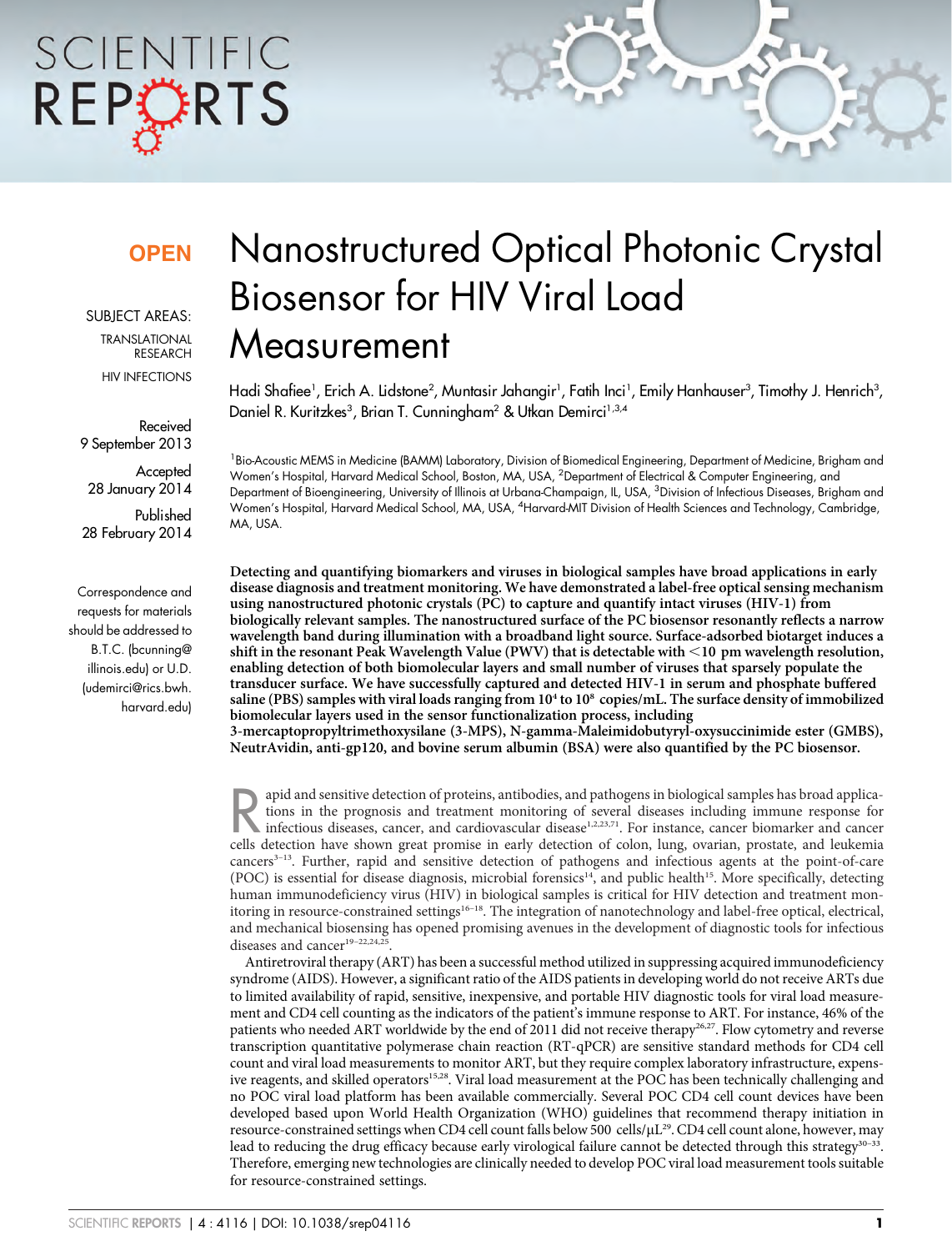



Figure 1 | Schematic of Photonic Crystal (PC) -based intact virus detection platform. (a) The bottom surface of PC biosensor microplate wells is comprised of a nanostructured subwavelength grating that is coated with TiO2. (b) Binding events within the close vicinity of the sensing area change the bulk index of refraction, thus, the peak wavelength value (PWV) of the reflected light is altered. The shift in the peak wavelength ( $\Delta$ PWV) is directly proportional to the binding of molecules and/or bioagents (e.g., cells and viruses) onto the biosensing surface.

Several technologies have been developed for virus detection utilizing optical, electrical, and acoustic sensing methods such as surface plasmon resonance (SPR), localized surface plasmon resonance (LSPR), quartz crystal microbalance (QCM), nanowires, and impedance analysis<sup>17,18,34-39</sup>. A nanoplasmonic-based platform was developed to detect intact HIV-1 using self-assembled gold nanoparticles conjugated with biotinylated anti-gp120 polyclonal antibodies to selectively capture and detect HIV<sup>18</sup>. An electrical sensing mechanism was also developed to detect captured HIV-1 on magnetic beads conjugated with anti-gp120 antibodies through impedance spectroscopy of viral lysate samples<sup>17</sup>.

Among these approaches, photonic crystal (PC) biosensors offer a rapid and sensitive optical detection method for biomolecules, cells, and viruses by monitoring the dielectric permittivity changes at the interface of a transducer substrate and a liquid media<sup>40</sup>. Periodic arrangement of dielectric material on a PC sensor results in establishment of an optical resonance at a precise wavelength, at which electromagnetic standing waves form, which extend into the liquid media in contact with the PC surface (Figure 1). The PC nanostructures are comprised of a periodic surface structure formed by replica molding from a low refractive index polymer, which is coated with a high refractive index  $TiO<sub>2</sub>$  dielectric layer. When illuminated with a collimated broadband light source at normal incidence, the PC structure reflects only a narrow resonant band of wavelengths with nearly 100% efficiency, while all other wavelengths pass through. The Peak Wavelength Value (PWV) of the reflected resonant spectrum shifts to greater values when biological analytes, such as proteins, viruses, or cells bind to the PC. For instance, PC surfaces were used to detect breast cancer cell (MCF-7) cytotoxicity and proliferation<sup>41</sup> and porcine rotavirus in biological samples<sup>38</sup>. PC biosensors have also been used in high throughput analysis of kinetic biomolecular interactions<sup>42</sup>. Here, we have developed a PC biosensing platform that captures and detects intact viruses (HIV-1) as well as biomolecules and antibodies. Multiple HIV-1 subtypes (A, B, and D) were detected in spiked samples with viral loads ranging from  $10^4$  to  $10^8$  copies/mL and validated with the gold standard method (i.e., RT-qPCR).

#### **Results**

To evaluate surface activation and biomolecule binding events, a control group of unmodified PC surfaces were used. After modification with the surface activators (i.e., 3-mercaptopropyltrimethoxysilane (3-MPS) and N-gamma-Maleimidobutyryl-oxysuccinimide ester (GMBS)), PWV shift of 0.35  $\pm$  0.15 nm was measured (Figure 2). The corresponding PWV shifts were analyzed using Analysis of Variance (ANOVA) statistical analysis represented a statistically significant difference from the unmodified PC surface ( $n = 3$ ,  $p < 0.05$ ) (Figure 2). GMBS molecules presented succinimide groups to bind NeutrAvidin, which allowed antibody immobilization with a favorable orientation for a higher capture efficiency rather than physical adsorption and chemical binding16. After modification of PC surfaces with NeutrAvidin, the PWV shift was measured to be 1.24  $\pm$ 0.10 nm (Figure 2). Statistical analysis was performed for Neutr-Avidin step, and demonstrated that there was a statistically significant difference compared to the previous step ( $n = 3$ ,  $p < 0.05$ ) (Figure 2). The immobilization of biotinylated anti-gp120 polyclonal antibodies on PC surfaces caused a PWV shift of 1.90  $\pm$  0.13 nm, which was statistically different compared to NeutrAvidin step ( $n =$ 3,  $p < 0.05$ ) (Figure 2). 10% BSA was used as a blocking agent to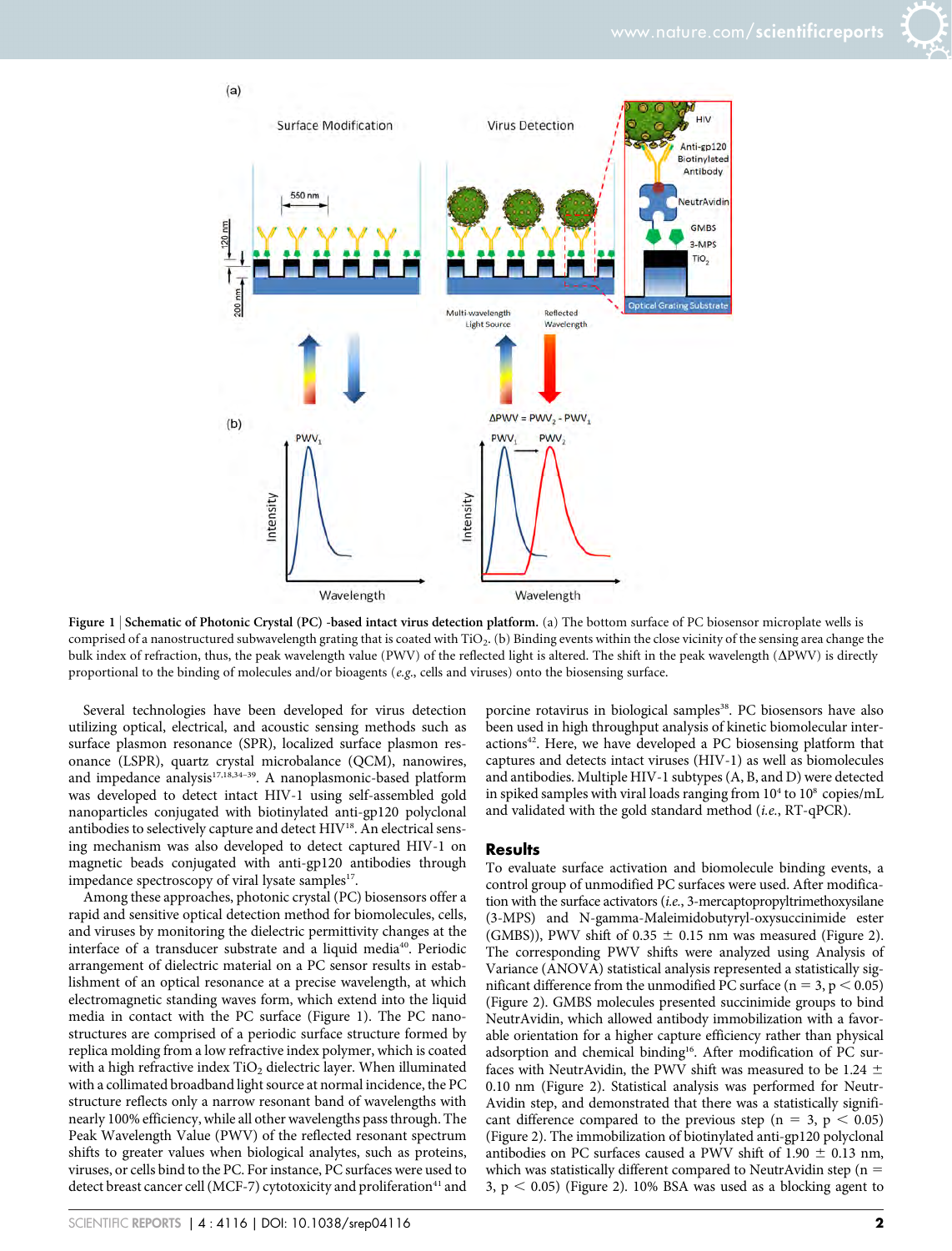

Figure 2 | PWV Shift due to Surface Chemistry. Utilizing a 384-well plate, each step of the surface chemistry process produced a distinct wavelength shift after incubation. The plate was initially washed  $3\times$  with DPBS, treated with plasma for 2 minutes, then incubated with  $3-MPS$  at room temperature for 30 minutes, followed by GMBS incubation for 30 minutes at room temperature. Next, NeutrAvidin and anti-gp120 antibody were added sequentially, each with 1 hour incubation at +4°C. Blocking was performed using BSA for 30 minutes at +4°C. Viruses (subtype D, 2.9  $\times$  10<sup>8</sup> copies/mL) were incubated for 30 minutes at room temperature, fixed with 4% paraformaldehyde, and washed again with DPBS.  $\Delta$ PWV is based off of shift from DPBS baseline step, which was set to zero. Statistical assessment on the results was performed using Analysis of Variance (ANOVA) with Tukey posthoc test for multiple comparisons. Statistical significance threshold was set at 0.05,  $p < 0.05$ . Error bars represent standard error of the mean (n = 3). Brackets connecting individual groups indicate statistically significant PWV shift.

prevent nonspecific binding on PC surface and this step did not cause a statistically significant peak shift compared to the antibody step ( $n = 3$ ,  $p > 0.05$ ) (Figure 2). The PWV shift after blocking the PC surface with BSA was  $2.18 \pm 0.14$  nm.

To further evaluate the ability of the PC platform for virus (HIV-1) capture and detection. We tested HIV-1 spiked in DPBS samples at concentrations ranging from  $10^4$  to  $10^8$  copies/mL (Figure 3). The PWV shifts for the virus samples were measured with respect to PWV corresponding to PC surfaces conjugated with antibodies before the virus capture step. The PWV shifts for HIV-1 subtype B and D spiked in DPBS samples represented a statistically significant difference compared to control samples at minimum viral loads of  $10^6$  copies/mL and  $10^5$  copies/mL, respectively (Figures 3 a,b, n = 3,  $p < 0.05$ ). There was no significant PWV shift observed for viral loads below 10<sup>5</sup> copies/mL (Figures 3 a,b, n = 3, p  $> 0.05$ ). Linear curve fits that correlate viral loads in HIV-spiked in DPBS samples to the corresponding PWV shifts were calculated for HIV-1 subtypes B and D (Figures S1a, b). The coefficients of determination  $(R^2)$  for these linear curve fits were 0.92 and 0.96 for subtypes B and D, respectively. We have also evaluated the repeatability of the PWV shift measurements for samples with virus concentrations ranging from  $10^5$  to  $10^8$  copies/mL for HIV-1 subtypes B and D. The repeatability was calculated based on the following equation:

$$
Repeatability = \frac{PWV \ change \ mean}{PWV \ change \ mean + standard \ error \ of \ measurement} \times 100
$$

The repeatability of the experimental measurements for PWV shifts for HIV-1 subtype B using samples with viral loads of 10<sup>5</sup>, 106 , 107 , and 108 copies/mL were 85%, 85%, 89%, and 91%, respectively ( $n = 3$ ) (Figure 3c) and for HIV-1 subtype D were 85%, 93%, 95%, and 98%, respectively ( $n = 3$ ) (Figure 3d). We have also used scanning electron microscopy (SEM) to visualize captured HIV-1 on the surface of the PC substrates (Figure 4).

Excessive levels of protein including albumin, casein, and immunoglobin due to presence of HIV-1 in biological samples may prevent antigen/antibody interactions and create nonspecific binding<sup>16</sup>. It has been shown that anti-gp120 antibody is highly specific in capturing multiple HIV-1 subtypes in whole blood and HIV-infected patient samples<sup>16,18</sup> as well as in the presence of other viruses such as Epstein-Bar Virus (EBV)<sup>17</sup>. To evaluate the specificity of the PC-based platform and potential drift due to nonspecific binding on the nanostructured surfaces, we tested the biosensing system with HIV-spiked plasma samples with various viral loads between  $10^2$  and 107 copies/mL. Plasma without HIV-1 was used as a control sample. The viral loads of the stock HIV-1 samples were quantified by RTqPCR as the gold standard method. The PWV shift of the spiked plasma samples with HIV-1 subtype B with viral loads of 10<sup>2</sup>, 10<sup>3</sup>, and 104 copies/mL were not significantly different compared to control samples (Figure S2a,  $n = 3$ ,  $p > 0.05$ ). The PWV shifts of the spiked plasma samples with HIV-1 subtype B with viral loads of 10<sup>5</sup>, 10<sup>6</sup>, and 107 copies/mL were significantly higher than the PWV shift of the control samples (Figure S2a,  $n = 3$ ,  $p < 0.05$ ). We also observed that the PWV shift of the spiked plasma samples with viral load of 105 copies/mL was significantly different than all other spiked plasma samples (Figure S2a, n = 3, p < 0.05). The PWV shifts of plasma samples spiked with HIV-1 subtype B were  $2.82 \pm 0.11$  nm (control), 2.97  $\pm$  0.10 nm (10<sup>2</sup> copies/mL), 3.14  $\pm$  0.13 nm ( $10^3$  copies/mL),  $3.61 \pm 0.60$  nm ( $10^4$  copies/mL),  $5.03 \pm 0.30$ nm (10<sup>5</sup> copies/mL), 3.77  $\pm$  0.32 nm (10<sup>6</sup> copies/mL), and 4.10  $\pm$ 0.16 nm ( $10<sup>7</sup>$  copies/mL). The linear correlation between the PWV shifts of the HIV-spiked plasma samples with viral loads between  $10<sup>2</sup>$ and 107 copies/mL was also calculated as illustrated in Figure S2b. The repeatability of these PWV shift measurements was between 91% and 98% for HIV-1 subtype B (Figure S2c). Thus, the PC substrates functionalized with anti-gp120 antibodies selectively and reproducibly captured HIV-1 in plasma. The PWV shift decreased for spiked plasma samples with viral loads higher than  $10<sup>5</sup>$  copies/ mL. We observed the same response in plasma samples spiked with another subtype (subtype A) (Figure S3). Previously, negative PWV shifts were also reported for detection of porcine rotavirus on the photonic crystal surfaces<sup>43</sup>. The PWV shift is strongly dependent on the dimension of the 3D structures on the photonic crystal substrates including the height of the titanium oxide layer, the width of the slabs and the gap between the slabs. Proteins in serum samples can accumulate on the surface of the PC substrates due to nonspecific binding and change the dimensions of the PC slabs, which causes larger PWV shifts in spiked plasma samples compared to spiked DPBS samples. At higher virus concentrations, there seems to be a higher chance that free viruses in solution remove or extract accumulated proteins,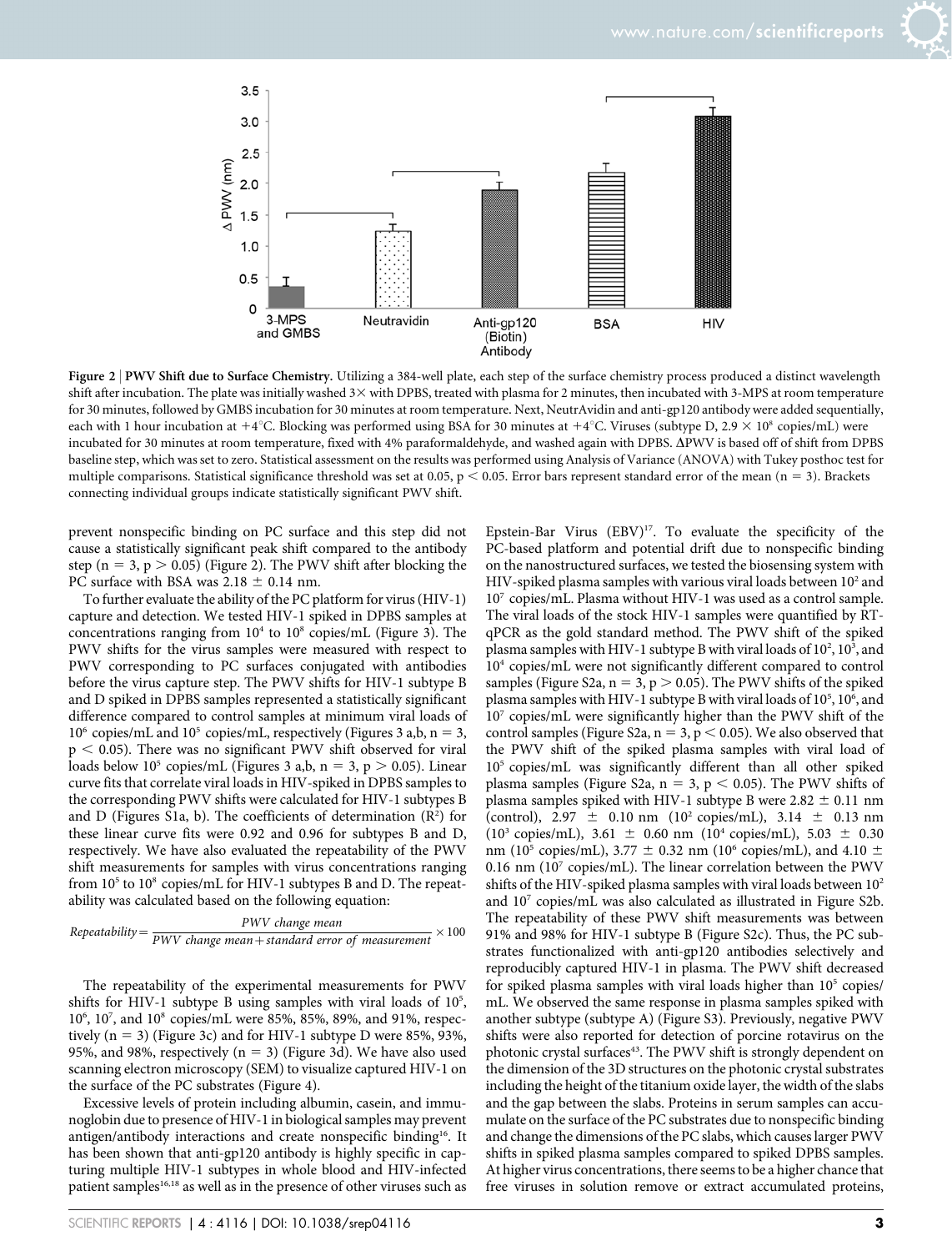

Figure 3 <sup>|</sup> Capturing and detecting HIV-1 on PC surfaces with corresponding PWV shift using two blocking methods. (a) BSA blocking using HIV-1 subtype B (b) Glycine blocking with HIV-1 subtype D. Utilizing the 384-well plate, normal surface chemistry was performed.  $\Delta\text{PWV}$  is based upon the shift from the previous step of antibody incubation. All values have been referenced against a negative control without viruses. Repeatability measurement  $(n = 3)$  for spiked DPBS samples with virus concentrations ranging from 10<sup>5</sup> to 10<sup>8</sup> copies/mL for HIV-1 subtypes B (c) and D. (d) The repeatability of the experiments was between 85% and 91% for HIV-1 subtype B and between 85% and 98% for HIV-1 subtype D. Statistical assessment of the results was performed using unpaired t test with 95% confidence internal for multiple comparisons. Statistical significance threshold was set at 0.05. Error bars represent standard error of the mean  $(n = 3)$ . Brackets connecting individual groups indicate statistically significant PWV shift ( $p < 0.05$ ).

blocking agent, or antibodies from the PC surface<sup>43</sup>. Therefore, a drop in PWV shift is observed in spiked plasma samples with viral loads greater than 10<sup>5</sup> copies/mL. The high viral load measurements  $(e.g. >10<sup>5</sup> copies/mL)$  in spiked plasma samples would potentially benefit from further surface chemistry and design optimization on the photonic crystals.

#### **Discussion**

HIV/AIDS is a global pandemic that has caused 25 million deaths and more than 30 million people are infected worldwide<sup>44-46</sup>. The viral replication and shedding reaches its maximum rate at the acute HIV stage (10<sup>6</sup>-10<sup>8</sup> copies/mL) and makes the acute HIV infection cases highly contagious<sup>47-49</sup>. Patients with acute HIV-1 infection,



Figure 4 | Visualization of the captured viruses on photonic crystal surfaces. (a) Scanning Electron Microscopy (SEM) imaging of photonic crystal surfaces with captured HIV-1 (b) Close-up image of a single virus attached to the PC surface. Utilizing the 384-well plate, surface chemistry was performed using anti-gp120 antibody (20 µg/mL) and BSA blocking. Sample wells were washed with DPBS to remove unattached viruses, fixed with 4% paraformaldehyde, and further washed with HyClone® Grade Water followed by overnight drying through evaporation. SEM image was taken at 3.5 mm working distance and 5 kV accelerating voltage.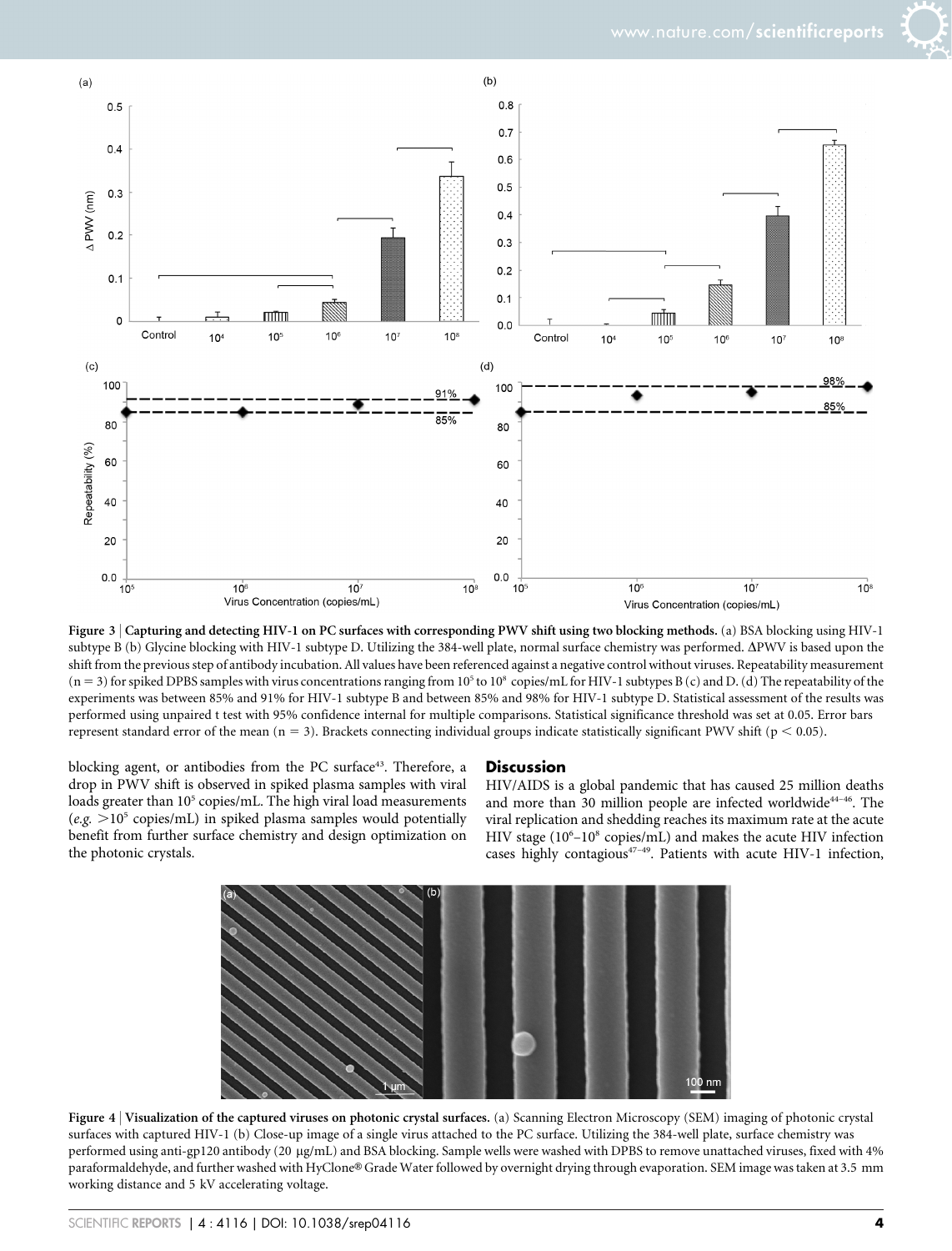who are unaware of their disease, thus contribute substantially to HIV-1 transmission<sup>50,51</sup>. Current POC rapid HIV tests target antibodies against HIV-1 generated after infection. Recent comprehensive investigations on samples taken from patients at high risk of HIV infection and a field evaluation at Malawi have revealed that the available POC HIV tests have poor sensitivity in detecting acute HIV<sup>52-54</sup>. For instance, Determine<sup>™</sup> HIV-1/2 Ag/Ab Combo rapid test (Combo RT) was not sensitive to detect HIV-1 subtypes F, G, H, J, CRF06\_cpx, and CRF11\_cpx and HIV-1 groups O and P and HIV-2. The sensitivity of this rapid test was  $61.5\%$  for subtype  $B^{52,53}$ . Therefore, there is an unmet clinical need to detect HIV-1 at acute stage, where current antibody-based POC technologies such as lateral flow assays, including dipsticks, enzyme-linked immunosorbent assays (ELISA), and OraQuick are not effective due to the low concentration of antibodies $49,52,55$ .

Further, to increase access to ART, and to improve treatment outcomes, there is an urgent need for inexpensive diagnostic and monitoring tools<sup>15,56,57</sup>. In developed countries, HIV-1 viral load nucleic acid assays are used to monitor the treatment efficacy, to ensure patient adherence and to predict disease progression. Since HIV-1 viral load assays are expensive (\$50–200 per test), instrumentdependent, and technically complex, CD4 cell count and clinical symptoms are used to guide ART in developing countries. Recent studies, however, have shown this strategy cannot detect early virological failure<sup>30-32</sup>. The virological failure causes accumulation of drug-resistance strains and reduces efficacy of the available second-line regimens in resource-constrained settings<sup>32</sup>. Thus, to increase access to ART, a rapid, inexpensive, and simple viral load test is urgently needed at the POC settings.

In this work, we have developed and presented an optical-based PC biosensing platform that can capture and detect HIV-1 in samples with clinically relevant viral loads ranging from  $10<sup>4</sup>$  to 108 copies/mL that occur before the seroconversion stage of the HIV-1 infection (acute HIV-1)<sup>48</sup>. Previous published work demonstrated that multiple HIV-1 subtypes (A, B, C, D, E, G, and panel) were captured, isolated, and quantified using biotinylated goat anti-HIV gp120 polyclonal antibody, which targets multiple epitopes of gp120 on HIV-1 surface<sup>16-18</sup>. Although HIV-1 gp120 envelope sequences vary between HIV-1 subtypes, the antibody used in this work to capture HIV-1 (biotinylated goat anti-gp120, ab53937) is polyclonal, and therefore, targets multiple epitopes. In this paper, gp120 sequences for subtypes B and D were also aligned with the EU541617 reference strain used to generate the polyclonal antibody (Figures S4–S6).

Although anti-gp120 antibody used in this work is a polyclonal antibody, the sensitivity of the PC biosensor is related to the HIV-1 subtype. The different sensitivity and repeatability in these results are attributed to the differences between the HIV-1 gp120 envelope sequences of different subtypes (A, B and D) used in this work. Further, different subtypes can be captured and detected with different capture efficiencies and sensitivities<sup>16,18</sup>. Overall, anti-gp120 antibody captures different HIV-1 subtypes. Subtype specific antibodies could improve the overall capture efficiency and sensitivity per subtype.

It has been shown previously that rapid viral load replication and doubling time (10 hours) during the acute HIV infection and before ART initiation results in very high viral load levels (10<sup>5</sup>-10<sup>8</sup> copies/ mL)47,48,58. Although the maximum viral load is observed in acute HIV-infected patients varies, these studies showed that it can reach to a minimum of  $10^5$  copies/mL during the early stage of HIV-1 infection (seroconversion)<sup>47</sup>. Therefore, the PC-based assay developed and presented in this work can potentially be used to detect HIV in infected individuals before the seroconversion stage of infection.

Currently an assay with higher sensitivity to detect and quantify HIV in biological samples based on World Health Organization (WHO) definition of treatment failure (VL  $> 1,000$  copies/mL)<sup>59</sup> as well as the Department of Health and Human Services (DHHS) and AIDS Clinical Trials Group (ACTG) definitions of treatment failure (VL  $> 200$  copies/mL)<sup>60–62</sup> would be beneficial to cover a larger population of the HIV-infected patients for HIV detection and ART monitoring. We envision that the sensitivity of this PCbased assay can be potentially further enhanced by integrating a microfluidic system that increases the capture efficiency of viruses by decreasing the distance between the target viruses in the sample and the PC surface<sup>63-66</sup>. In the current approach, samples are placed in microwells and viruses are captured at the bottom of the wells, which requires the viruses to diffuse for a relatively long distance to reach the capture zone on the surface of a PC substrate. A microfluidic channel would reduce the time required for diffusion to bring analyte to the sensing surface, and minimize the non-sensing surface area that is capable of adsorbing viral particles. Reduction of the antibody-prepared sensing area within a microfluidic channel will potentially result in an increase in virus surface density for a fixed virus concentration in the test sample, resulting in greater PWV shifts. Increasing antibody concentration and using other capture antibodies and moieties such as anti-gp41, anti-gp24 antibodies, soluble CD4 molecules, or a cocktail of these antibodies may also improve the capture efficiency and sensitivity of the assay. The selectivity and efficiency of these antibodies to capture HIV-1, needs to be further evaluated using the PC-based biosensor platform.

Although this PC-based sensing platform has shown a great promise in detecting HIV-1 at the early stage of HIV-infection (seroconversion) with high repeatability and selectivity, it needs further work towards a portable design. This assay requires only a fingerprick unprocessed whole blood sample  $(<50 \mu L$ ) for HIV-1 detection and for a closed system with automated sample handling a biosafety level (BSL)2 or  $BSL2^+$  facility and virus culture are not needed.

#### Methods

Reagents. Dulbecco's Phosphate Buffered Saline (DPBS) was purchased from Life Technologies (Grand Island, NY). Reagents used for surface chemistry including 3-mercaptopropyltrimethoxysilane (3-MPS), N-gamma-Maleimidobutyryloxysuccinimide ester (GMBS), 200 proof of ethanol (EtOH), and paraformaldehyde were obtained from Sigma Aldrich (Sheboygan, WI). Proteins utilized in the surface chemistry including Bovine Serum Albumin (BSA) and NeutrAvidin were purchased from Fisher Scientific (Agawam, MA). The capture antibody, biotinylated anti-gp120 polyclonal antibody (ab53937), was purchased from Abcam® (Cambridge, MA).

PC well plate fabrication. PC biosensors were integrated with standard-format 384 well microplates, as described in previous work $67$ . The PC is comprised of a flexible polyester substrate that is coated with a uniform, large-area grating structure (period  $=$  550 nm, depth = 120 nm) that is overcoated by a titanium dioxide (TiO<sub>2</sub>) thin film to produce a high efficiency resonant optical reflection at a wavelength of 855 nm. PC-based micro-well plates (SRU Biosystems 384 micro-well plates, 110421-0108- 3MC, SRU Biosystems, Woburn, MA) are manufactured using a photoreplicamolding process that begins with a silicon master wafer into which a ultraviolet lightcurable polymer is molded, covered with a sheet of polyethylene, and cured using UV light. The polymer grating structure has a period of 550 nm and a grating depth of 200 nm. After the polymer sensor is cured and removed from the silicon master, fabrication is completed with the addition of a 120 nm-thick layer of  $TiO<sub>2</sub>$ , which has a high refractive dielectric index, using a roll-to-roll reactive sputter deposition process. Sensor coupons are cut from the roll, and attached with adhesive to bottomless 384 micro-well plates, such that the entire bottom surface of each well is covered with the PC structure.

Layer-by-layer biomolecule and antibody immobilization. Prior to applying proteins and antibodies to the surface of the biosensor, a 384-well biosensor microplate was washed three times using  $1 \times$  DPBS. After the final wash, DPBS was incubated in the wells and a PWV baseline was recorded for each well using a detection instrument specifically configured for rapidly scanning PC biosensor microplates (BIND Reader, SRU Biosystems, Woburn, MA). PWV shift for every microplate well was measured after each surface modification step. Briefly, 3-MPS (42.3 mg/mL in EtOH) was dispensed into the wells, and the plate was incubated at room temperature for 30 minutes. The wells were washed three times with 70% EtOH, and then, GMBS (0.28 mg/mL in EtOH) was added to the wells and incubated for 30 minutes. The plate was washed three times with DPBS to remove unbound and weakly bound non-adsorbed material. To immobilize antibodies, NeutrAvidin (0.10 mg/mL in DPBS) was incubated for an hour at room temperature. The plate was then washed three times with DPBS, and then, incubated with a blocking agent, 10% BSA in DPBS, for 30 minutes at room temperature. Wells were then washed and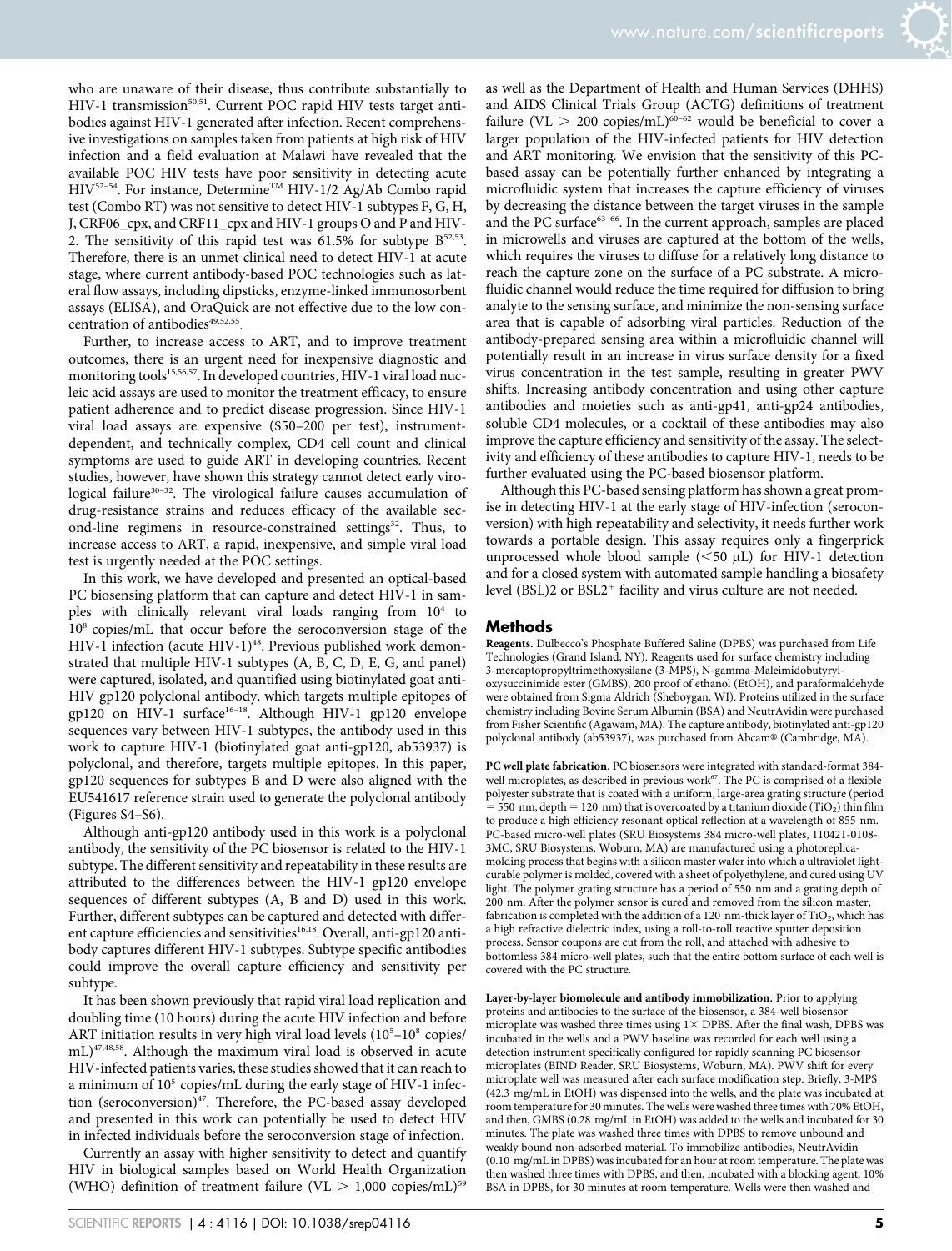

incubated with biotinylated polyclonal anti-gp120 antibody (20 µg/mL in DPBS) for two hours, and washed again with DPBS. The plate was then filled with DPBS while being stored at 4°C, ready for the virus capture step.

HIV-1 culture. We obtained HIV-1 samples from NIH under the AIDS Research and Reference Reagent Program. The viruses were cultured in peripheral blood mononuclear cells (PBMCs). PBMCs isolated from HIV-1 negative samples by Ficoll Hypaque density gradient centrifugation (Histopaque 1077 Sigma H8889) were stimulated with PHA (0.25 µg/mL) for 3 days and co-cultured with HIV-1 positive PBMCs samples. The samples were incubated at 37 $^{\circ}$ C and 5% CO<sub>2</sub> atmosphere. P24 titer measurement was performed on the supernatants of the co-culture samples by an ELISA kit (Perkin Elmer®, NEK050b). When p24 titer in the samples reached 20 ng/ mL, the co-culture was terminated. The viral load of the samples was quantified using Roche- COBAS® AmpliPrep/COBAS® TaqMan® HIV-1 Test, v2.0 system at the microbiology laboratory at the Brigham and Women's Hospital. The stock concentration of HIV-1 subtypes A, B, and D samples were  $1.7 \times 10^8$ ,  $1.2 \times 10^8$  and  $2.9 \times 10^8$  copies/mL, respectively.

Virus capture. After antibody immobilization on PC nanostructures, HIV-1 samples were incubated in the modified wells for 30 minutes at room temperature in a BSL2+ cell culture facility. The wells were then washed three times with DPBS to remove any unbound viruses in the sample. Following washing, 4% of paraformaldehyde was added to fix the intact viruses for further analysis. The PWV shifts due to binding the viruses to the surface of the biosensor were measured for detection and quantification. For conducting the experiments in plasma, whole blood was centrifuged (1500 rpm) for 10 minutes to effectively separate the hematocrit. The plasma layer was gently collected. HIV-1 stocks (subtypes A and B) were thawed (from  $-80^{\circ}$ C to room temperature) and diluted serially to achieve various virus concentrations in human plasma. Surface chemistry was performed on the PC surface, and the conjugated microwells were incubated with HIV-spiked plasma (100  $\mu$ L), as well as a reference control of only plasma, for 1 hour at room temperature. After sample incubation, the microwells were carefully aspirated and 4%paraformaldehyde (100  $\mu$ L) was added to fix the captured viruses. Post fixation, the wells were washed three times with DPBS and left wet with DPBS after the final wash. The PWV shifts were then measured.

HIV-1 sequencing. Viral RNA was extracted from 140 µL of cell culture supernatant using the QIAamp Viral RNA Mini Kit (Qiagen). The full-length envelope gene was amplified from RNA using a previously described nested PCR<sup>68,69</sup> modified with house-designed primers as previously described<sup>70</sup>. Bidirectional sequencing of near full-length HIV-1 envelope was performed using previously described primers<sup>69</sup>. Sequences were assembled using Sequencer software (GeneCodes). Ambiguous bases were called if individual chromatogram peak heights were at least 30% of the upper peak height. HIV-1 gp120 sequences were assembled to the EU541617 HIV-1 envelope sequence. This sequence was used to generate the polyclonal goat antigp120 antibody used in the experiments to capture and isolate HIV-1 subtypes.

Statistical analysis. The statistical analysis for the experimental results were performed using unpaired t test with 95% confidence internal and Analysis of Variance (ANOVA) with Tukey's post-hoc test and the statistical significance threshold was set at 0.05 ( $n = 3$  to 6,  $p < 0.05$ ).

- 1. Robinson, W. H. et al. Autoantigen microarrays for multiplex characterization of autoantibody responses. Nat. Med. 8, 295–301 (2002).
- 2. Wong, J., Sibani, S., Lokko, N. N., LaBaer, J. & Anderson, K. S. Rapid detection of antibodies in sera using multiplexed self-assembling bead arrays. J. Immunol. Methods 350, 171–182 (2009).
- 3. Ward, D. G. et al. Identification of serum biomarkers for colon cancer by proteomic analysis. Brit. J. Cancer 94, 1898–1905 (2006).
- 4. Nam, M. J.et al. Molecular profiling of the immune response in colon cancer using protein microarrays: Occurrence of autoantibodies to ubiquitin C-terminal hydrolase L3. Proteomics 3, 2108–2115 (2003).
- 5. Tannapfel, A. et al. Identification of novel proteins associated with hepatocellular carcinomas using protein microarrays. J. Pathol. 201, 238–249 (2003).
- 6. Patz, E. F.et al. Panel of serum biomarkers for the diagnosis of lung cancer. J. Clin. Oncol. 25, 5578–5583 (2007).
- Zhang, Z. et al. Three biomarkers identified from serum proteomic analysis for the detection of early stage ovarian cancer. Cancer Res. 64, 5882–5890 (2004).
- 8. Luo, L. Y. et al. The serum concentration of human kallikrein 10 represents a novel biomarker for ovarian cancer diagnosis and prognosis. Cancer Res. 63, 807–811  $(2003)$
- 9. Diamandis, E. P. et al. Human kallikrein 6 (hK6): A new potential serum biomarker for diagnosis and prognosis of ovarian carcinoma. J. Clin. Oncol. 21, 1035–1043 (2003).
- 10. Diamandis, E. P. et al. Immunofluorometric quantification of human kallikrein 5 expression in ovarian cancer cytosols and its association with unfavorable patient prognosis. Tumor Biol. 24, 299–309 (2003).
- 11. Maurya, P., Meleady, P., Dowling, P. & Clynes, M. Proteomic approaches for serum biomarker discovery in cancer. Anticancer Res. 27, 1247–1255 (2007).
- 12. Salmanzadeh, A. et al. Isolation of prostate tumor initiating cells (TICs) through their dielectrophoretic signature. Lab Chip 12, 182–189 (2012).
- 13. Shafiee, H., Sano, M. B., Henslee, E. A., Caldwell, J. L. & Davalos, R. V. Selective isolation of live/dead cells using contactless dielectrophoresis (cDEP). Lab Chip 10, 438–445 (2010).
- 14. Klevan, L., Horton, L., Carlson, D. P. & Eisenberg, A. J. Chemiluminescent detection of DNA probes in forensic analysis. Electrophoresis 16, 1553–1558 (1995).
- 15. Wang, S., Xu, F. & Demirci, U. Advances in developing HIV-1 viral load assays for resource-limited settings. Biotechnol. Adv. 28, 770-781 (2010).
- 16. Wang, S. et al. Efficient on-chip isolation of HIV subtypes. Lab Chip 12, 1508–1515 (2012).
- 17. Shafiee, H. et al. Acute On-Chip HIV Detection Through Label-Free Electrical Sensing of Viral Nano-Lysate. Small 9, 2553–2563 (2013).
- 18. Inci, F. et al. Nanoplasmonic quantitative detection of intact viruses from unprocessed whole blood. ACS Nano 7, 4733-4745 (2013).
- 19. Lal, S., Link, S. & Halas, N. J. Nano-Optics from Sensing to Waveguiding. Nat. Photonics 1, 8 (2007).
- 20. Anker, J. N.et al. Biosensing with plasmonic nanosensors. Nat. Mater. 7, 442–453 (2008).
- 21. Arnold, S., Khoshsima, M., Teraoka, I., Holler, S. & Vollmer, F. Shift of whispering-gallery modes in microspheres by protein adsorption. Opt. Lett. 28, 272–274 (2003).
- 22. Fritz, J. et al. Translating biomolecular recognition into nanomechanics. Science 288, 316–318 (2000).
- 23. Tasoglu, S. et al. Manipulating biological agents and cells in micro-scale volumes for applications in medicine. Chem. Soc. Rev. 42, 5788–5808 (2013).
- 24. Cui, Y., Wei, Q., Park, H. & Lieber, C. M. Nanowire nanosensors for highly sensitive and selective detection of biological and chemical species. Science 293, 1289–1292 (2001).
- 25. Terrel, M., Digonnet, M. J. & Fan, S. Ring-coupled Mach-Zehnder interferometer optimized for sensing. Appl. Opt. 48, 4874–4879 (2009).
- 26. World Health Organization, Antiretroviral therapy in low- and middle-income countries by region. Available at: [http://www.who.int/hiv/topics/treatment/data/](http://www.who.int/hiv/topics/treatment/data/en) [en/](http://www.who.int/hiv/topics/treatment/data/en) Accessed May 1 2013. (2011).
- 27. World Health Organization, HIV/AIDS, malaria and other diseases: HIV/AIDS indicators by country. Avilable at:<http://apps.who.int/gho/data/node.main.559> Accessed May 10 2013. (2011).
- 28. Fiscus, S. A. et al. HIV-1 viral load assays for resource-limited settings. PLoS Med 3, e417 (2006).
- 29. World Health Organization, Guidelines for the Use of Antiretroviral Agents in HIV-1-Infected Adults and Adolescents, Available at: [http://aidsinfo.nih.gov/](http://aidsinfo.nih.gov/contentfiles/lvguidelines/AdultandAdolescentGL.pdf) [contentfiles/lvguidelines/AdultandAdolescentGL.pdf.](http://aidsinfo.nih.gov/contentfiles/lvguidelines/AdultandAdolescentGL.pdf) Accessed October 10 2013.  $(2013)$
- 30. Mee, P., Fielding, K. L., Charalambous, S., Churchyard, G. J. & Grant, A. D. Evaluation of the WHO criteria for antiretroviral treatment failure among adults in South Africa. AIDS 22, 1971–1977 (2008).
- 31. van Oosterhout, J. J. G. et al. Diagnosis of antiretroviral therapy failure in Malawi: poor performance of clinical and immunological WHO criteria. Trop. Med. Int. Health 14, 856-861 (2009).
- 32. Vekemans, M., John, L. & Colebunders, R. When to switch for antiretroviral treatment failure in resource-limited settings? AIDS 21, 1205–1206 (2007).
- 33. Gale, H. B. et al. Is Frequent CD4+ T-Lymphocyte Count Monitoring Necessary for Persons With Counts  $\geq$ 300 Cells/ $\mu L$  and HIV-1 Suppression? HIV/AIDS Brief Report 56, 4 (2013).
- 34. Schofield, D. J. & Dimmock, N. J. Determination of affinities of a panel of IgGs and Fabs for whole enveloped (influenza A) virions using surface plasmon resonance. J. Virol. Methods 62, 33–42 (1996).
- 35. Amano, Y. & Cheng, Q. Detection of influenza virus: traditional approaches and development of biosensors. Anal. Bioanal. Chem. 381, 156–164 (2005).
- 36. Boltovets, P. M.et al. Detection of plant viruses using a surface plasmon resonance via complexing with specific antibodies. J. Virol. Methods 121, 6 (2004).
- 37. Cooper, M. A. et al. Direct and sensitive detection of a human virus by rupture event scanning. Nat. Biotechnol. 19, 833–837 (2001).
- 38. Pineda, M. F., Chan, L. L., Kuhlenschmidt, T., Kuhlenschmidt, M. & Cunningham, B. T. rapid specific and label free detection of pocrine rotavirus using photonic crystal biosensors. IEEE Sensors 9, 8 (2009).
- 39. Patolsky, F. et al. Electrical detection of single viruses. Proc. Natl. Acad. Sci. U S A 101, 14017–14022 (2004).
- 40. Shamah, S. M. & Cunningham, B. T. Label-free cell-based assays using photonic crystal optical biosensors. Analyst 136, 12 (2011).
- 41. Chan, L. L., Gosangari, S. L., Watkin, K. L. & Cunningham, B. T. A label-free photonic crystal biosensor imaging method for detection of cancer cell cytotoxicity and proliferation. Apoptosis 12, 8 (2007).
- 42. Choi, C. J. & Cunningham, B. T. A 96-well microplate incorporating a replica molded microfluidic network integrated with photonic crystal biosensors for high throughput kinetic biomolecular interaction analysis. Lab Chip 7, 550–556 (2007).
- 43. Pineda, M. F. et al. Rapid Specific and Label-Free Detection of Porcine Rotavirus Using Photonic Crystal Biosensors. IEEE Sensors 9, 470–477 (2009).
- 44. Furin, J. J. et al. Expanding global HIV treatment: case studies from the field. Ann. N Y Acad. Sci. 1136, 12–20 (2008).
- 45. MH, M. The HIV-AIDS pandemic at 25 the global response. N. Engl J. Med. 354, (2006).